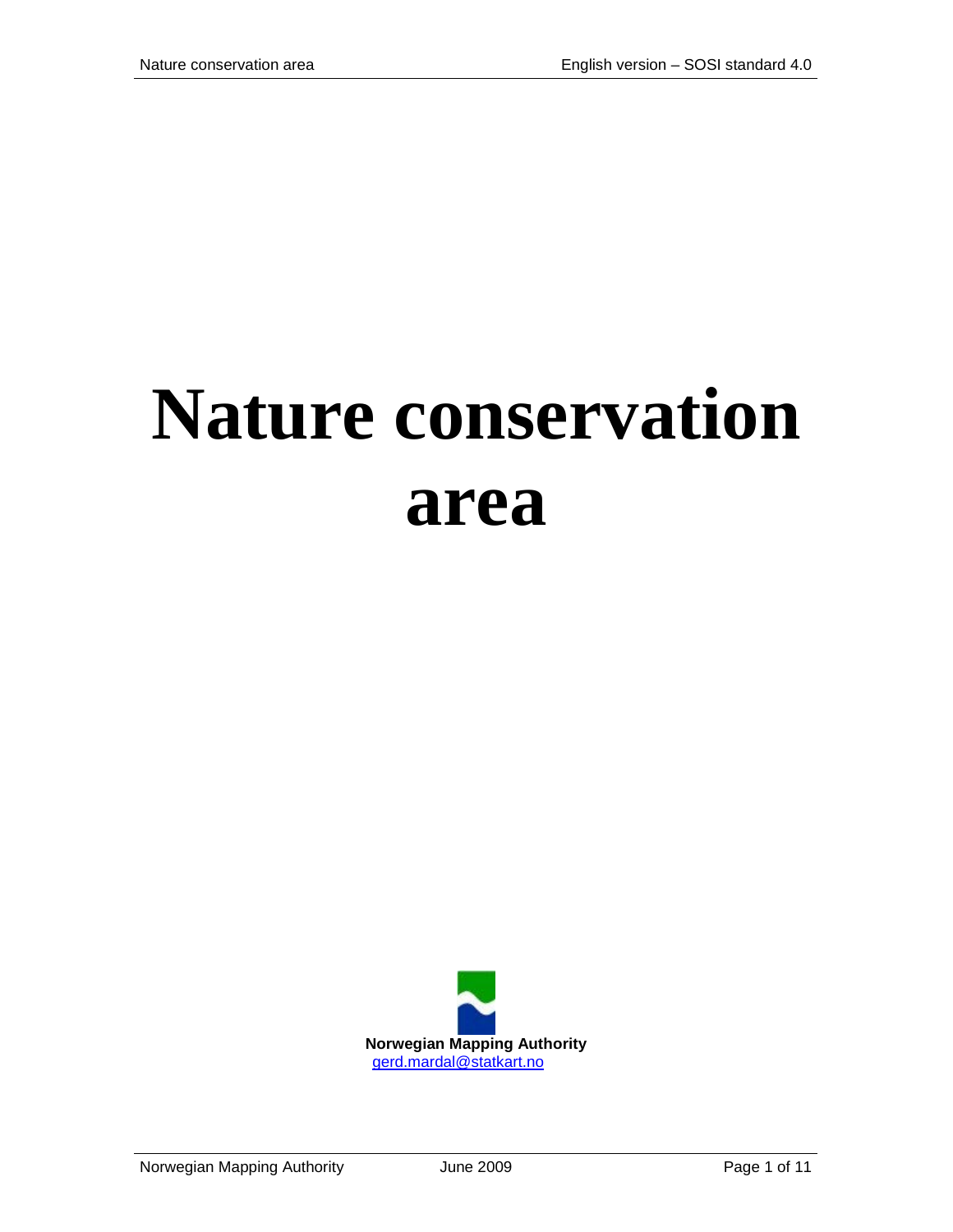## **Table of contents**

| 1.1   |                                                                                       |  |
|-------|---------------------------------------------------------------------------------------|--|
| 1.2   |                                                                                       |  |
| 1.2.1 |                                                                                       |  |
| 1.2.2 |                                                                                       |  |
| 1.2.3 |                                                                                       |  |
| 1.2.4 |                                                                                       |  |
| 1.2.5 | Association < <topo>&gt; NatureConservationArea-NatureConservationBoundary  6</topo>  |  |
| 1.2.6 | Association << Topo>> ProposedNatureConservationArea-                                 |  |
|       |                                                                                       |  |
| 127   | Association < <network>&gt; NatureConservationBoundary-ParcelBoundaryPoint7</network> |  |
| 1.2.8 |                                                                                       |  |
|       | 1.2.8.1                                                                               |  |
|       | 1.2.8.2                                                                               |  |
|       | 1.2.8.3                                                                               |  |
|       | 1.2.8.4                                                                               |  |
|       | 1.2.8.5                                                                               |  |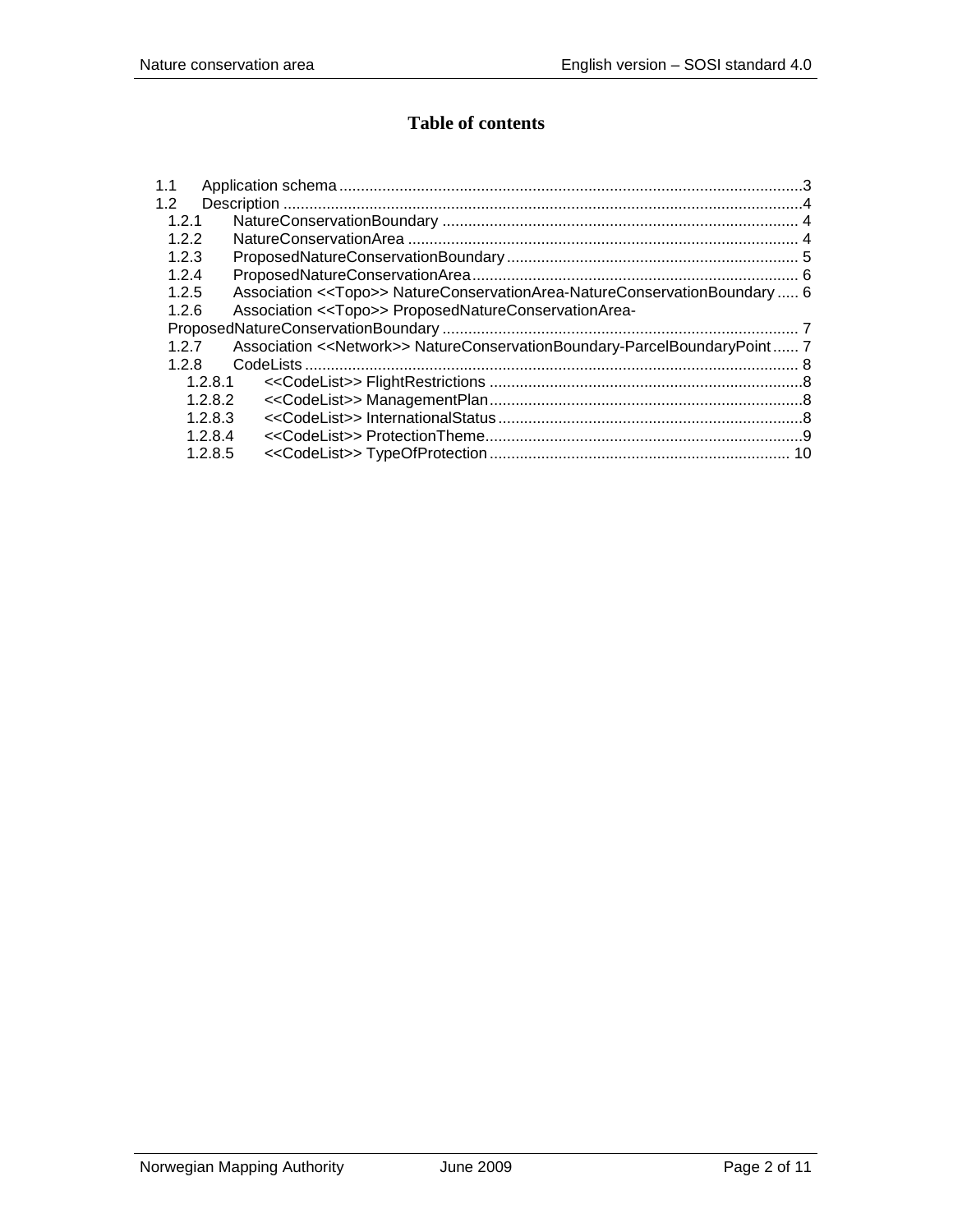#### <span id="page-2-0"></span>**1.1 Application schema**



| < <codelist>&gt;<br/><b>TypeOfProtection</b><br/>+ Biotope protection (Svalbard Environmental Protection Act) = BVS<br/>+ Biotope protection according to the Salmon and Inland Fishing Act = BVL<br/>+ Biotope protection according to the Wildlife Act = BVV<br/><math>+</math> Wildlife protection = D<br/>+ Wildlife protection area = DO<br/>+ Geotope protection (Svalbard Environmental Protection Act) = GVS<br/>+ Landscape protection area = LVO<br/>+ Landscape protection area with wildlife protection = LVOD<br/>+ Landscape protection area with flora conservation = LVOP<br/>+ Landscape protection area with flora conservation and wildlife protection = LVOPD<br/>+ Temporary protection area/object = MV<br/><math>+</math> Natural monument = NM</codelist> | < <codelist>&gt;<br/><b>ProtectionTheme</b><br/><math>+</math> Yew/holly = 1<br/><math>+</math> Coniferous forest = 2<br/><math>+</math> Botany = 3<br/>+ Deciduous forest/abundant h<br/><math>+</math> Fossils = 5<br/><math>+</math> Birdlife = 6<br/><math>+</math> Geology = <math>7</math><br/><math>+</math> Caves/karst = 8<br/><math>+</math> Sea beach = 9<br/>+ Quaternary geology = 10<br/><math>+</math> Coastal = 11<br/><math>+</math> Marine = 12<br/><math>+</math> Minerals = 13<br/><math>+</math> Marsh = 14<br/><math>+</math> Seabirds = 15</codelist> | < <codelist>&gt;<br/>MunicipalityNumber<br/>(from National main classification)<br/>&lt;<codelist>&gt;<br/><b>InternationalStatus</b><br/><math>+</math> EMERALD = 1<br/><math>+</math> IUCN-IA = 2<br/><math>+</math> IUCN-IB = 3<br/><math>+</math> IUCN-II = 4<br/><math>+</math> IUCN-III = 5<br/><math>+</math> IUCN-IV = 6<br/><math>+ IUCN-V = 7</math><br/><math>+</math> RAMSAR = 8</codelist></codelist> | < <codelist>&gt;<br/>ManagementPlan<br/><math>+</math> Authorised = 1<br/>+ Being processed = 2<br/><math>+</math> Not applicable = 3<br/><math>+</math> None = 4</codelist> |
|-----------------------------------------------------------------------------------------------------------------------------------------------------------------------------------------------------------------------------------------------------------------------------------------------------------------------------------------------------------------------------------------------------------------------------------------------------------------------------------------------------------------------------------------------------------------------------------------------------------------------------------------------------------------------------------------------------------------------------------------------------------------------------------|------------------------------------------------------------------------------------------------------------------------------------------------------------------------------------------------------------------------------------------------------------------------------------------------------------------------------------------------------------------------------------------------------------------------------------------------------------------------------------------------------------------------------------------------------------------------------|--------------------------------------------------------------------------------------------------------------------------------------------------------------------------------------------------------------------------------------------------------------------------------------------------------------------------------------------------------------------------------------------------------------------|------------------------------------------------------------------------------------------------------------------------------------------------------------------------------|
| $+$ National park = NP<br>+ National Park (Svalbard Environmental Protection Act) = NPS<br>$+$ Nature reserve = NR<br>+ Nature reserve (Svalbard Environmental Protection Act) = NRS<br>$+$ Flora conservation = P<br>+ Flora conservation and wildlife protection = PD<br>+ Flora conservation and wildlife protection area = PDO<br>$+$ Flora conservation area = PO                                                                                                                                                                                                                                                                                                                                                                                                            | $+$ Forest = 16<br>$+$ Wetland = 17<br>$+$ Zoology = 18<br>< <codelist>&gt;<br/>FlightRestrictions<br/>+ Low-flying and landing prohibition <math>= 1</math><br/>+ Low-flying military flights permitted = 2<br/>+ Low-flying millitary and scheduled flights permitted = 3<br/><math>+</math> Time restrictions apply to military low-flying = 4</codelist>                                                                                                                                                                                                                 | $+$ CPAN = 9<br>$+$ WHC = 10                                                                                                                                                                                                                                                                                                                                                                                       |                                                                                                                                                                              |

- $+$  Landing prohibition = 5
- $None = 6$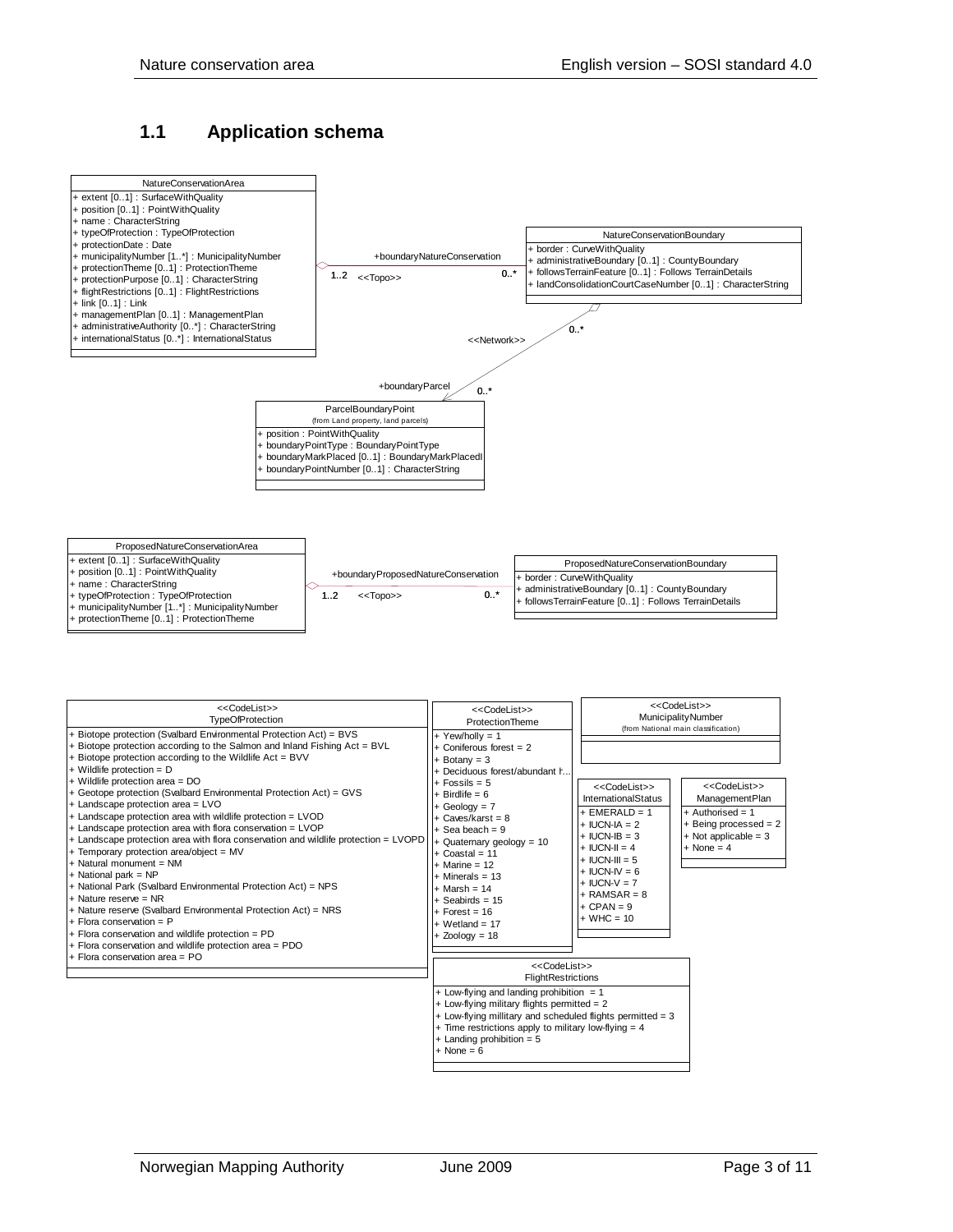## <span id="page-3-0"></span>**1.2 Description**

#### <span id="page-3-1"></span>**1.2.1 NatureConservationBoundary**

| <b>No</b> | Name/<br>Role name                                     | Description                                                                                                                                                                                         | Obligation/<br>Condition | Maximum<br>Occurrenc<br>e | <b>Type</b>                       | Constraint       |
|-----------|--------------------------------------------------------|-----------------------------------------------------------------------------------------------------------------------------------------------------------------------------------------------------|--------------------------|---------------------------|-----------------------------------|------------------|
| 1         | Class<br><b>NatureConservati</b><br>onBoundary         | demarcates a nature<br>conservation area                                                                                                                                                            |                          |                           |                                   |                  |
| 1.1       | border                                                 | course following the<br>transition between<br>different real world<br>phenomena                                                                                                                     | 1                        | 1                         | <b>CurveWithQual</b><br>ity       |                  |
| 1.2       | administrativeBo<br>undary                             | attribute of the object<br>types: PropertyBoundary,<br>PropertyBoundaryDispute<br>d and<br>PropertyBoundaryFictitiou<br>s, when these are also<br>described as being a<br>national boundary, county | $\Omega$                 | 1                         | CountyBounda<br>ry                |                  |
| 1.3       | followsTerrainFe<br>ature                              |                                                                                                                                                                                                     | $\mathbf 0$              | 1                         | <b>Follows</b><br>TerrainDetails  |                  |
| 1.4       | landConsolidatio<br>nCourtCaseNum<br>ber               |                                                                                                                                                                                                     | $\Omega$                 | 1                         | CharacterStrin<br>g               |                  |
| 1.5       | Role<br>(unnamed)<br><b>NatureConservati</b><br>onArea |                                                                                                                                                                                                     | 1                        | $\overline{2}$            | <b>NatureConserv</b><br>ationArea |                  |
| 1.6       | Role<br>boundaryParcel                                 |                                                                                                                                                                                                     | $\Omega$                 | N                         | ParcelBoundar<br>yPoint           | Aggregrati<br>on |

## <span id="page-3-2"></span>**1.2.2 NatureConservationArea**

| No             | Name/<br>Role name                                | Description                                                                                               | Obligation/<br>Condition | Maximum<br>Occurrenc<br>е | Type                          | Constraint |
|----------------|---------------------------------------------------|-----------------------------------------------------------------------------------------------------------|--------------------------|---------------------------|-------------------------------|------------|
| $\overline{2}$ | <b>Class</b><br><b>NatureConservati</b><br>onArea | nature conservation area                                                                                  |                          |                           |                               |            |
| 2.1            | extent                                            | area over which an object<br>extends                                                                      | $\Omega$                 |                           | <b>SurfaceWithQu</b><br>ality |            |
| 2.2            | position                                          | location where the object<br>exists                                                                       | $\mathbf 0$              |                           | PointWithQuali<br>tv          |            |
| 2.3            | name                                              | name of protected area                                                                                    | 1                        | 1                         | CharacterStrin                |            |
| 2.4            | typeOfProtection                                  | various types of protection<br>under various statutory<br>regulations and/with<br>associated restrictions |                          |                           | TypeOfProtecti<br>on          |            |
| 2.5            | protectionDate                                    | date of protection of the<br>area                                                                         | 1                        |                           | Date                          |            |
| 2.6            | municipalityNum<br>ber                            | defines the municipality<br>where the point is Note:                                                      |                          | N                         | MunicipalityNu<br>mber        |            |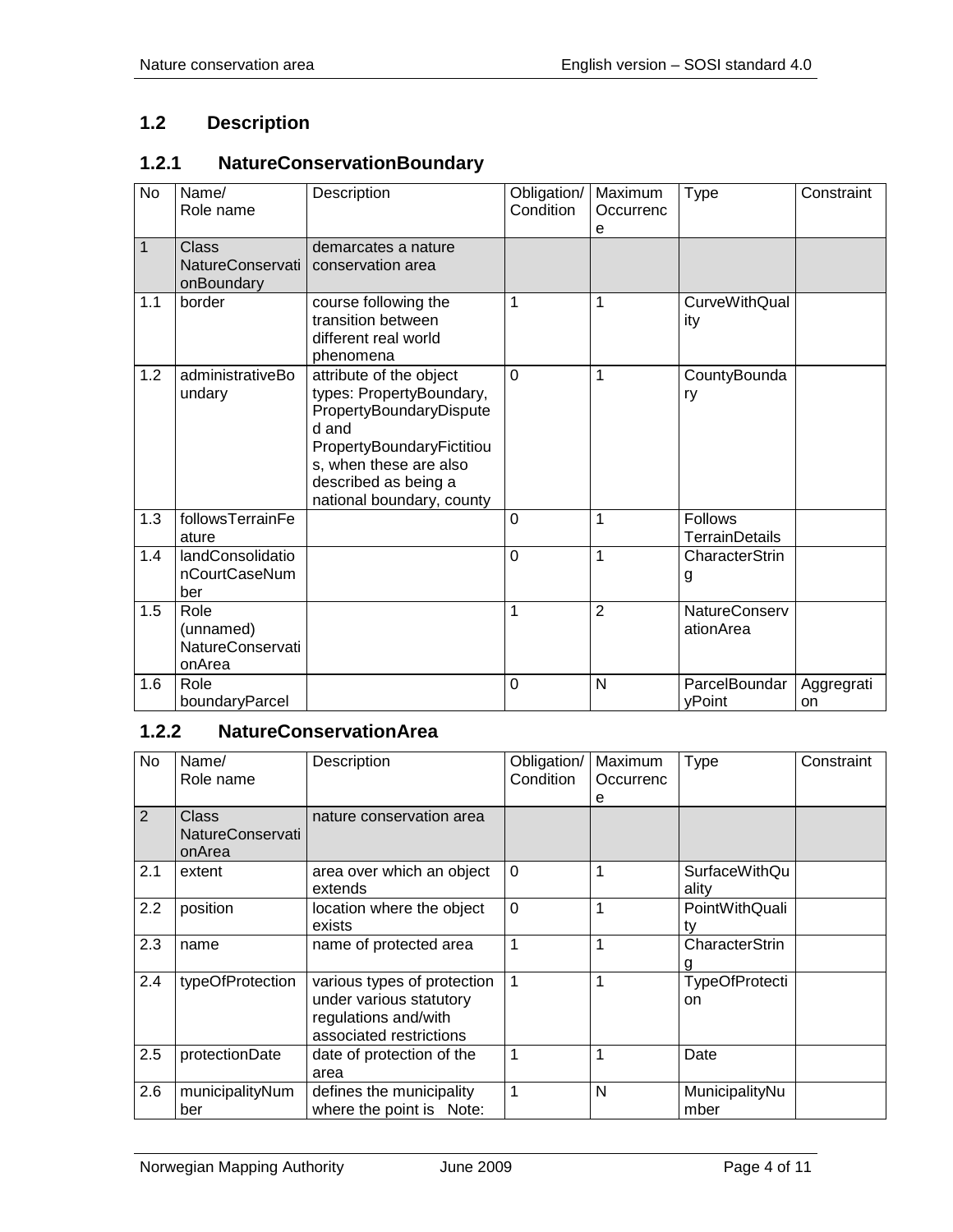|                       |                                        | Statistics Norway has an<br>official list of municipality<br>numbers, in which the two<br>the first digits indicate the<br>county number and the<br>two last municipality |             |   |                                       |                  |
|-----------------------|----------------------------------------|---------------------------------------------------------------------------------------------------------------------------------------------------------------------------|-------------|---|---------------------------------------|------------------|
| 2.7                   | protectionTheme                        | detailed description of the<br>purpose of the protection<br>other than what emerges<br>from protectionType                                                                | $\mathbf 0$ | 1 | ProtectionThe<br>me                   |                  |
| 2.8                   | protectionPurpos<br>е                  | brief statement of the<br>protective purpose of the<br>area                                                                                                               | $\Omega$    | 1 | CharacterStrin<br>g                   |                  |
| 2.9                   | flightRestrictions                     | flight restrictions over<br>protected areas                                                                                                                               | $\mathbf 0$ | 1 | FlightRestrictio<br>ns                |                  |
| 2.1<br>0              | link                                   | URL to the area protection<br>regulations on Lovdata.no                                                                                                                   | $\mathbf 0$ | 1 | Link                                  |                  |
| 2.1<br>1              | managementPla<br>n                     | status of any management<br>plan for the area                                                                                                                             | $\mathbf 0$ | 1 | ManagementPl<br>an                    |                  |
| 2.1<br>$\overline{2}$ | administrativeAut<br>hority            | administrative authority<br>responsible for the area<br>Note: Indicated by county<br>number or municipality<br>number with introductory 0                                 | $\Omega$    | N | <b>CharacterStrin</b><br>g            |                  |
| 2.1<br>3              | internationalStatu<br>s                | status of the protected<br>area in various<br>international conventions                                                                                                   | $\Omega$    | N | InternationalSt<br>atus               |                  |
| 2.1<br>4              | Role<br>boundaryNature<br>Conservation |                                                                                                                                                                           | $\Omega$    | N | <b>NatureConserv</b><br>ationBoundary | Aggregrati<br>on |

## <span id="page-4-0"></span>**1.2.3 ProposedNatureConservationBoundary**

| <b>No</b> | Name/<br>Role name                                  | Description                                                                                                                                                                                         | Obligation/<br>Condition | Maximum<br>Occurrenc<br>е | <b>Type</b>                             | Constraint |
|-----------|-----------------------------------------------------|-----------------------------------------------------------------------------------------------------------------------------------------------------------------------------------------------------|--------------------------|---------------------------|-----------------------------------------|------------|
| 3         | Class<br>ProposedNature<br>ConservationBou<br>ndary | demarcates a<br>conservation-worthy area                                                                                                                                                            |                          |                           |                                         |            |
| 3.1       | border                                              | course following the<br>transition between<br>different real world<br>phenomena                                                                                                                     |                          |                           | <b>CurveWithQual</b><br>ity             |            |
| 3.2       | administrativeBo<br>undary                          | attribute of the object<br>types: PropertyBoundary,<br>PropertyBoundaryDispute<br>d and<br>PropertyBoundaryFictitiou<br>s, when these are also<br>described as being a<br>national boundary, county | $\mathbf 0$              |                           | CountyBounda<br>ry                      |            |
| 3.3       | followsTerrainFe<br>ature                           |                                                                                                                                                                                                     | 0                        |                           | <b>Follows</b><br><b>TerrainDetails</b> |            |
| 3.4       | Role<br>(unnamed)                                   |                                                                                                                                                                                                     |                          | 2                         | ProposedNatur<br>eConservation          |            |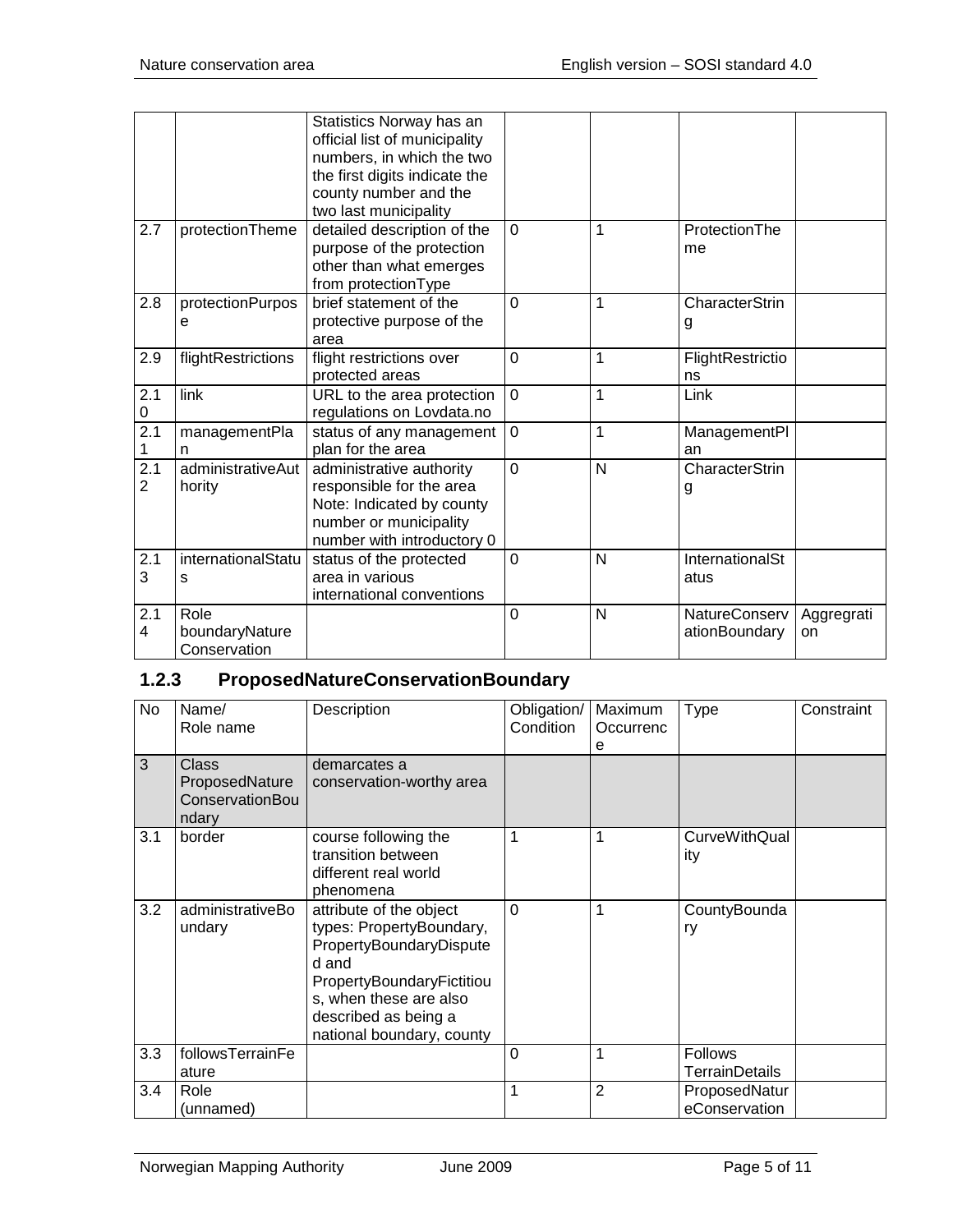| ProposedNature  |  | Area |  |
|-----------------|--|------|--|
| ConservationAre |  |      |  |
| ∽<br>a          |  |      |  |

#### <span id="page-5-0"></span>**1.2.4 ProposedNatureConservationArea**

| $\overline{N}$          | Name/<br>Role name                                     | Description                                                                                                                                                                                                                       | Obligation/<br>Condition | Maximum<br>Occurrenc<br>е | <b>Type</b>                                | Constraint       |
|-------------------------|--------------------------------------------------------|-----------------------------------------------------------------------------------------------------------------------------------------------------------------------------------------------------------------------------------|--------------------------|---------------------------|--------------------------------------------|------------------|
| $\overline{\mathbf{4}}$ | <b>Class</b><br>ProposedNature<br>ConservationAre<br>a | protection-worthy area<br>under evaluation                                                                                                                                                                                        |                          |                           |                                            |                  |
| 4.1                     | extent                                                 | area over which an object<br>extends                                                                                                                                                                                              | $\mathbf 0$              | 1                         | <b>SurfaceWithQu</b><br>ality              |                  |
| 4.2                     | position                                               | location where the object<br>exists                                                                                                                                                                                               | $\overline{0}$           | 1                         | PointWithQuali<br>ty                       |                  |
| 4.3                     | name                                                   | name of area which is<br>being evaluated for<br>protection                                                                                                                                                                        | 1                        | 1                         | CharacterStrin<br>g                        |                  |
| 4.4                     | typeOfProtection                                       | various types of protection<br>under various statutory<br>regulations and/with<br>associated restrictions                                                                                                                         | 1                        | 1                         | <b>TypeOfProtecti</b><br>on                |                  |
| 4.5                     | municipalityNum<br>ber                                 | defines the municipality<br>where the point is Note:<br>Statistics Norway has an<br>official list of municipality<br>numbers, in which the two<br>the first digits indicate the<br>county number and the<br>two last municipality | 1                        | N                         | MunicipalityNu<br>mber                     |                  |
| 4.6                     | protectionTheme                                        | detailed description of the<br>purpose of the protection<br>other than what emerges<br>from protectionType                                                                                                                        | $\overline{0}$           | 1                         | ProtectionThe<br>me                        |                  |
| 4.7                     | Role<br>boundaryPropos<br>edNatureConser<br>vation     |                                                                                                                                                                                                                                   | 0                        | N                         | ProposedNatur<br>eConservation<br>Boundary | Aggregrati<br>on |

## <span id="page-5-1"></span>**1.2.5 Association <<Topo>> NatureConservationArea-NatureConservationBoundary**

| No  | Name/<br>Role name                                                           | Description | Obligation/<br>Condition | Maximum<br>Occurrenc<br>е | <b>Type</b>                    | Constraint      |
|-----|------------------------------------------------------------------------------|-------------|--------------------------|---------------------------|--------------------------------|-----------------|
| 5   | Association<br>NatureConservati<br>onArea-<br>NatureConservati<br>onBoundary |             |                          |                           |                                |                 |
| 5.1 | Role<br>boundaryNature<br>Conservation                                       |             |                          | N                         | NatureConserv<br>ationBoundary | Aggregatio<br>n |
| 5.2 | Role                                                                         |             |                          | っ                         | <b>NatureConserv</b>           |                 |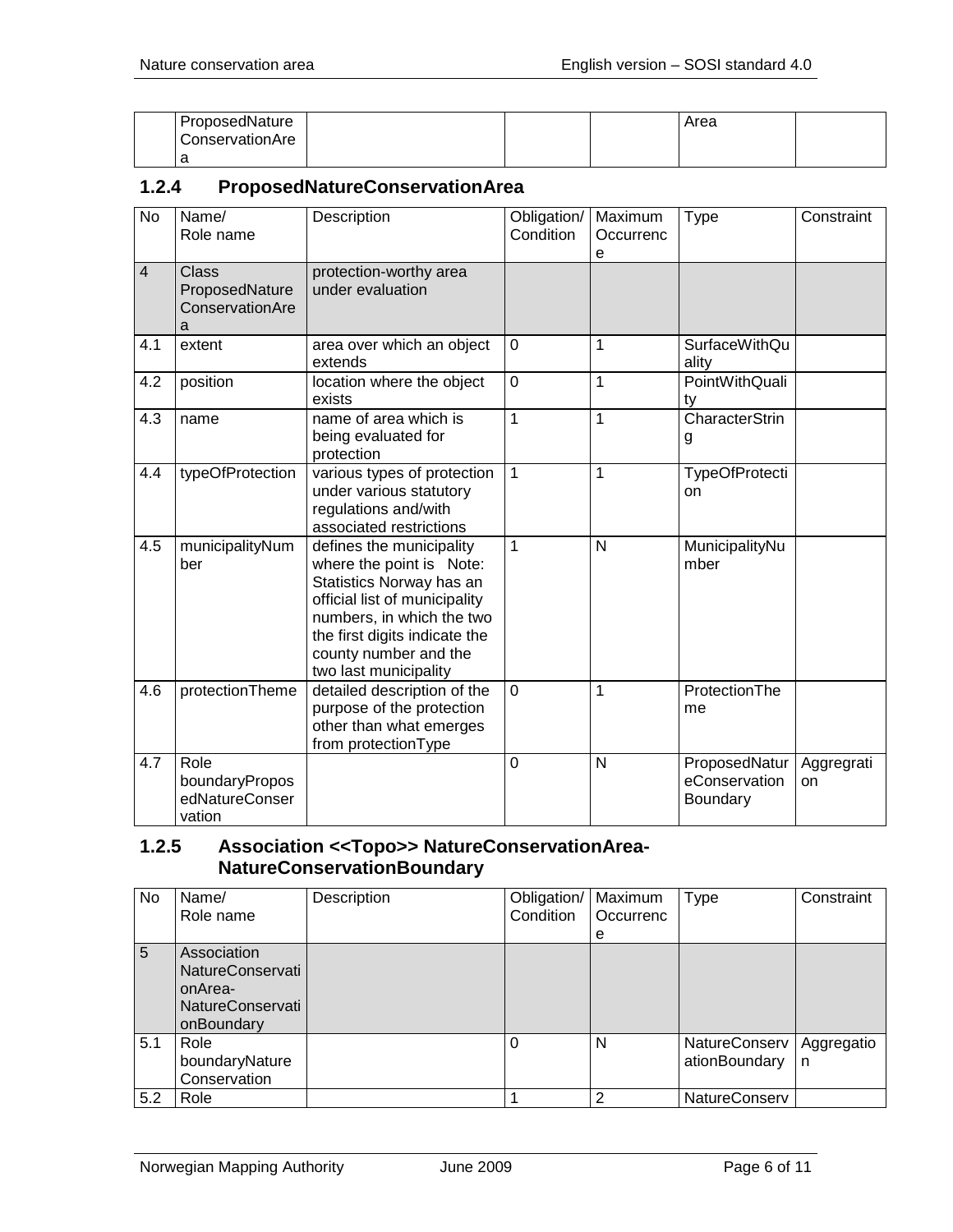| (unnamed)        |  | ationArea |  |
|------------------|--|-----------|--|
| NatureConservati |  |           |  |
| onArea           |  |           |  |

#### <span id="page-6-0"></span>**1.2.6 Association <<Topo>> ProposedNatureConservationArea-ProposedNatureConservationBoundary**

| No  | Name/<br>Role name | Description                                                                                  | Obligation/<br>Condition | Maximum<br>Occurrenc<br>е | Type           | Constraint      |
|-----|--------------------|----------------------------------------------------------------------------------------------|--------------------------|---------------------------|----------------|-----------------|
| 6   |                    | Association<br>ProposedNatureConservat<br>ionArea-<br>ProposedNatureConservat<br>ionBoundary |                          |                           |                |                 |
| 6.1 |                    | Role<br>boundaryProposedNature<br>Conservation                                               |                          | 0                         | N              | Aggregatio<br>n |
| 6.2 |                    | Role<br>(unnamed)<br>ProposedNatureConservat<br>ionArea                                      |                          |                           | $\overline{2}$ |                 |

#### <span id="page-6-1"></span>**1.2.7 Association <<Network>> NatureConservationBoundary-ParcelBoundaryPoint**

| No  | Name/<br>Role name                                                               | Description | Obligation/<br>Condition | Maximum<br>Occurrenc<br>e | Type                                  | Constraint      |
|-----|----------------------------------------------------------------------------------|-------------|--------------------------|---------------------------|---------------------------------------|-----------------|
| 7   | Association<br><b>NatureConservati</b><br>onBoundary-<br>ParcelBoundaryP<br>oint |             |                          |                           |                                       |                 |
| 7.1 | Role<br>boundaryParcel                                                           |             | $\Omega$                 | N                         | ParcelBoundar<br>vPoint               | Aggregatio<br>n |
| 7.2 | Role<br>(unnamed)<br>NatureConservati<br>onBoundary                              |             | $\Omega$                 | N                         | <b>NatureConserv</b><br>ationBoundary |                 |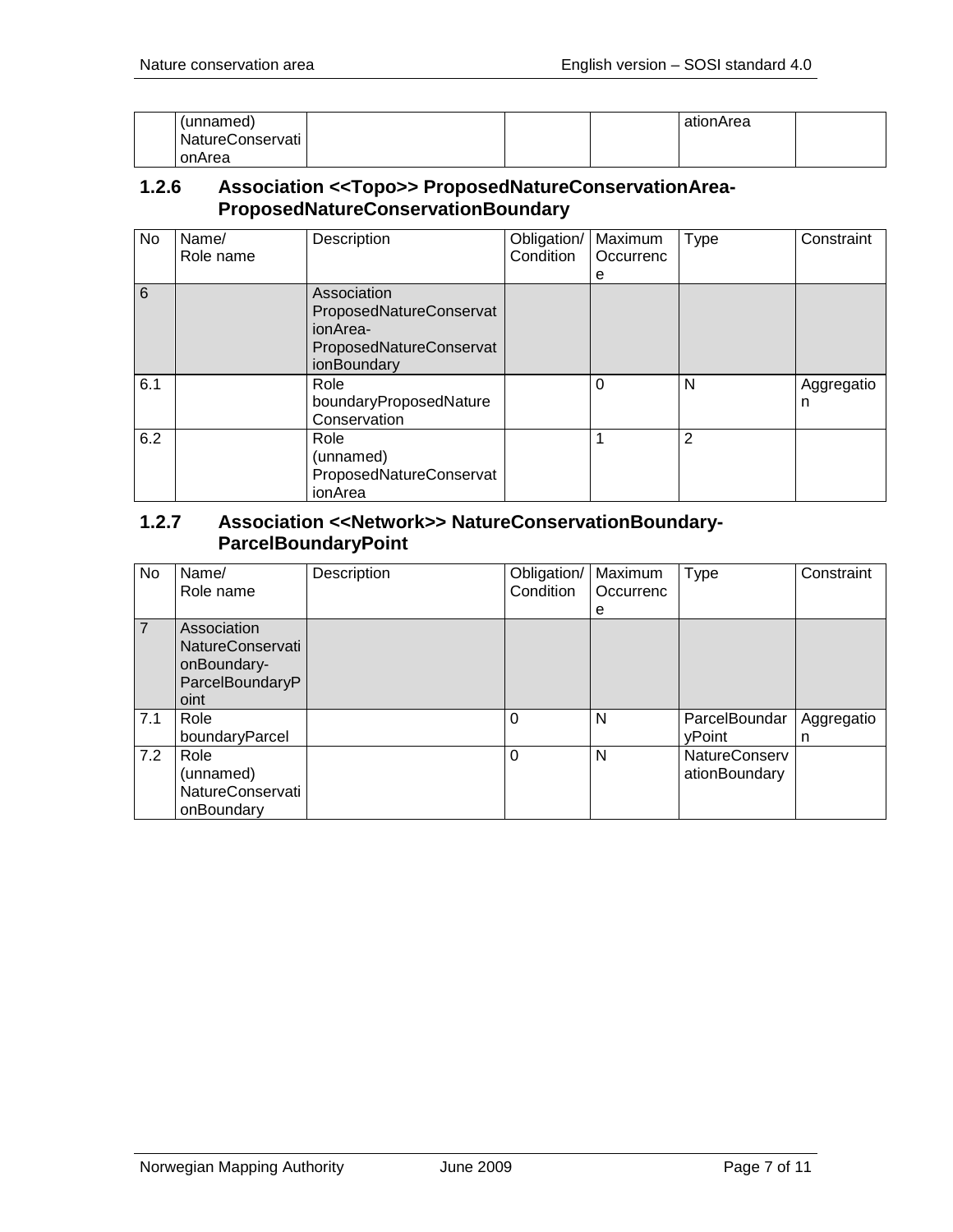#### **1.2.8 CodeLists**

## **1.2.8.1 <<CodeList>> FlightRestrictions**

| Nr             | Code name                                | Definition/Description         | Code |
|----------------|------------------------------------------|--------------------------------|------|
| $\overline{1}$ | Kodeliste                                | restrictions regarding flights |      |
|                | FlightRestrictions                       |                                |      |
| 1.1            | Low-flying and landing prohibition       |                                |      |
| 1.2            | Low-flying military flights permitted    |                                |      |
| 1.3            | Low-flying millitary and scheduled       |                                |      |
|                | flights permitted                        |                                |      |
| 1.4            | Time restrictions apply to military low- |                                |      |
|                | flying                                   |                                |      |
| 1.5            | Landing prohibition                      |                                |      |
| 1.6            | None                                     |                                | -6   |

#### <span id="page-7-0"></span>**1.2.8.2 <<CodeList>> ManagementPlan**

<span id="page-7-1"></span>

| Nr        | Code name       | Definition/Description                     | Code |
|-----------|-----------------|--------------------------------------------|------|
| $\vert$ 2 | Kodeliste       | status of any management plan for the area |      |
|           | ManagementPlan  |                                            |      |
| 2.1       | Authorised      |                                            |      |
| 2.2       | Being processed |                                            |      |
| 2.3       | Not applicable  |                                            |      |
| 2.4       | None            |                                            |      |

## **1.2.8.3 <<CodeList>> InternationalStatus**

<span id="page-7-3"></span><span id="page-7-2"></span>

| Nr             | Code name           | Definition/Description                                                                     | Code |
|----------------|---------------------|--------------------------------------------------------------------------------------------|------|
| $\overline{3}$ | Kodeliste           | status of the protected area in various international conventions                          |      |
|                | InternationalStatus |                                                                                            |      |
| 3.1            | EMERALD             | FF-Network of natural landscapes and habitats under the Bern Convention (endangered        |      |
|                |                     | species in Europe). Based on the EU Habitat Directive.                                     |      |
|                |                     | http://www.ecnc.nl/doc/lynx/publications/emerald.html                                      |      |
| 3.2            | <b>IUCN-IA</b>      | FF-Protection with regard to scientific studies and/or environmental monitoring - Nature   |      |
|                |                     | reserve The International Union for Conservation of Nature, IUCN, has been commissioned by |      |
|                |                     | the UN to adopt an international system for the classification of conservat                |      |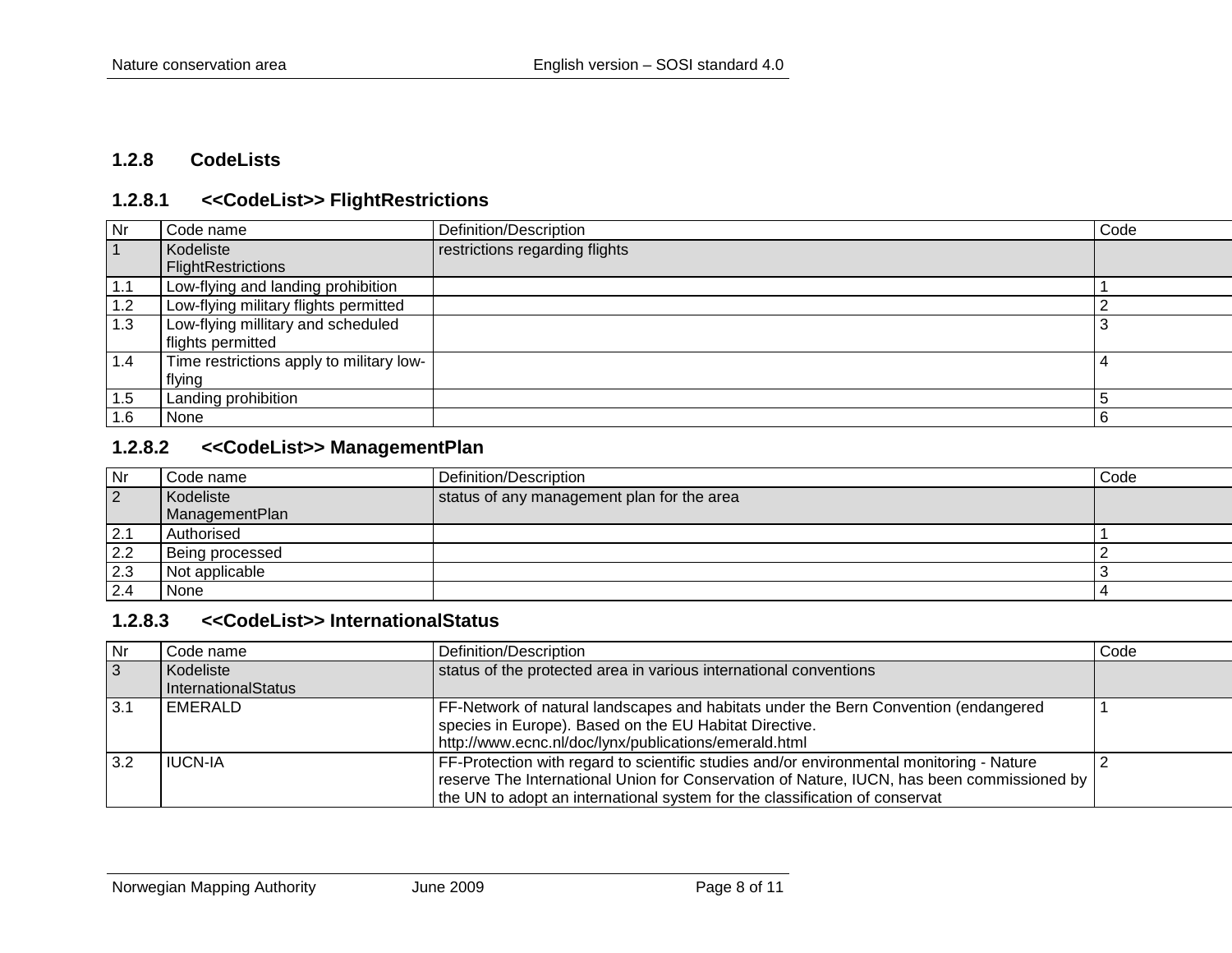| 3.3  | <b>IUCN-IB</b>  | FF-Conservation to protect the original state of the environment and/or wildlife areas - Nature |                  |
|------|-----------------|-------------------------------------------------------------------------------------------------|------------------|
|      |                 | reserve The International Union for Conservation of Nature, IUCN, has been commissioned by      |                  |
|      |                 | the UN to adopt an international system for the classification of co                            |                  |
| 3.4  | <b>IUCN-II</b>  | FF-Protection of eco-systems and outdoor life - National park The International Union for       |                  |
|      |                 | Conservation of Nature, IUCN, has been commissioned by the UN to adopt an international         |                  |
|      |                 | system for the classification of conservation areas. http://www.iucn.org/                       |                  |
| 3.5  | <b>IUCN-III</b> | FF-Protection of natural attractions- Natural monuments The International Union for             |                  |
|      |                 | Conservation of Nature, IUCN, has been commissioned by the UN to adopt an international         |                  |
|      |                 | system for the classification of conservation areas. http://www.iucn.org/                       |                  |
| 3.6  | <b>IUCN-IV</b>  | FF-Protection through active management - endangered species conservation areas, etc. The       | $6 \overline{6}$ |
|      |                 | International Union for Conservation of Nature, IUCN, has been commissioned by the UN to        |                  |
|      |                 | adopt an international system for the classification of conservation areas.                     |                  |
| 3.7  | <b>IUCN-V</b>   | FF-Landscape preservation and outdoor life - Special landscape area The International Union     |                  |
|      |                 | for Conservation of Nature, IUCN, has been commissioned by the UN to adopt an international     |                  |
|      |                 | system for the classification of conservation areas. http://www.iucn.or                         |                  |
| 3.8  | <b>RAMSAR</b>   | FF-International Convention on Wetlands. each country selects protected areas in                | 8                |
|      |                 | accordance with the Convention. http://www.ramsar.org/                                          |                  |
| 3.9  | <b>CPAN</b>     | FF-Circumpolar protected areas network of protected areas under the circumpolar programme       | <b>9</b>         |
|      |                 | for the Conservation of Artic Flora and Fauna, CAFF. Links to the Convention on Biological      |                  |
|      |                 | Diversity and Arctic Council. http://www.caff.is/ and http://www.grida.                         |                  |
| 3.10 | <b>WHC</b>      | FF-World Heritage Convention. The most important cultural and natural areas in the world.       | 10 <sup>1</sup>  |
|      |                 | Convention administrated by UNESCO.                                                             |                  |
|      |                 | http://www.unesco.org/whc/nwhc/pages/home/pages/homepage.htm                                    |                  |

## **1.2.8.4 <<CodeList>> ProtectionTheme**

<span id="page-8-0"></span>

| Nr             | Code name                                     | Definition/Description                                                                                                                                                                                                                                                                                       | Code |
|----------------|-----------------------------------------------|--------------------------------------------------------------------------------------------------------------------------------------------------------------------------------------------------------------------------------------------------------------------------------------------------------------|------|
| $\overline{4}$ | Kodeliste<br>ProtectionTheme                  | detailed description of the purpose of the protection other than what emerges from<br>protection Type Note: This attribute has been specially developed for protection according to<br>the Nature Conservation Act, Svalbard Environmental Protection Act and the Wildlife Act for<br>use in protected areas |      |
| 4.1            | /ew/hollv                                     |                                                                                                                                                                                                                                                                                                              |      |
| 4.2            | Coniferous forest                             |                                                                                                                                                                                                                                                                                                              |      |
| 4.3            | Botany                                        |                                                                                                                                                                                                                                                                                                              |      |
| 4.4            | Deciduous forest/abundant hardwood<br>forests |                                                                                                                                                                                                                                                                                                              |      |
| 4.5            | <b>Fossils</b>                                |                                                                                                                                                                                                                                                                                                              |      |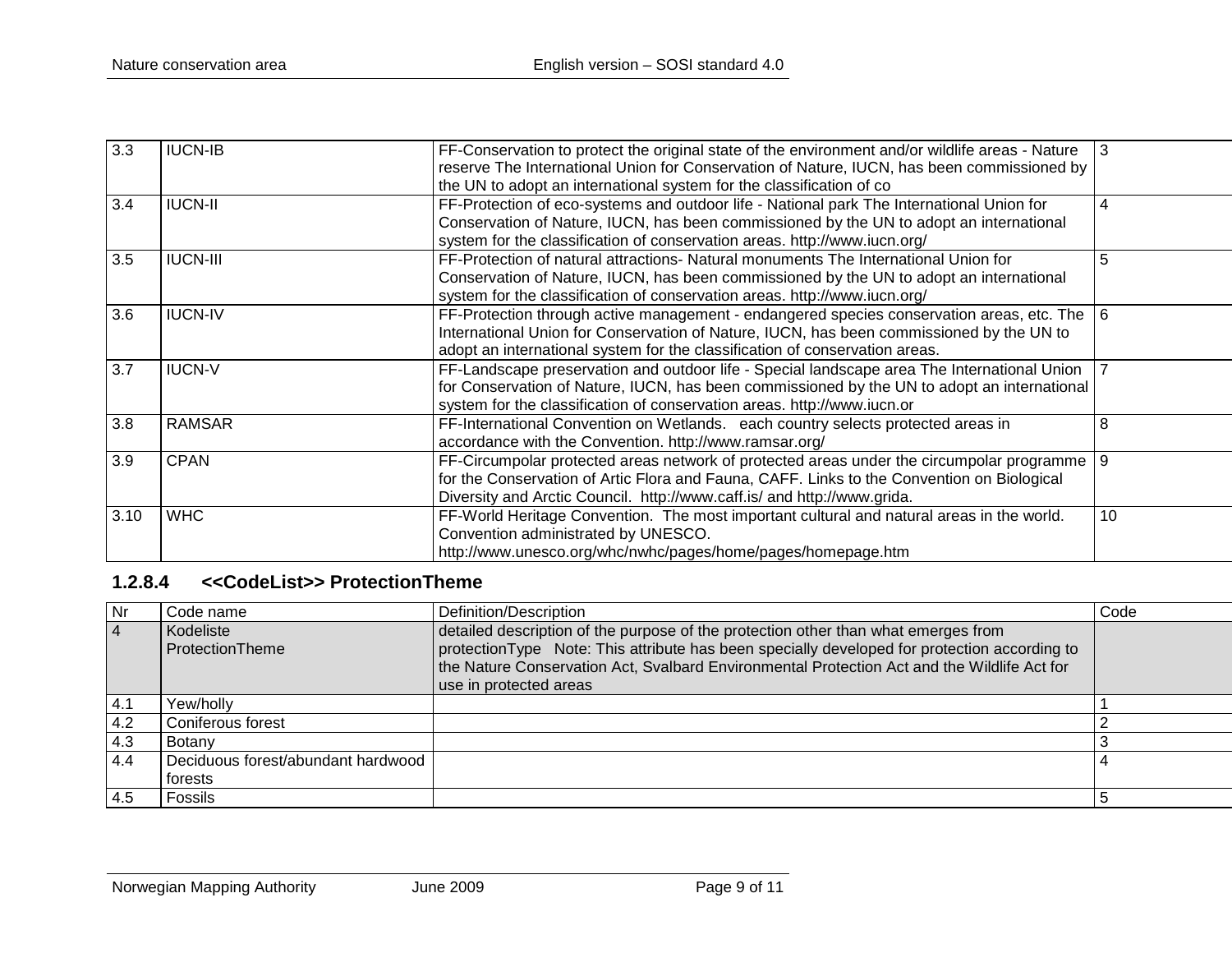| 4.6  | <b>Birdlife</b>    | 6                        |
|------|--------------------|--------------------------|
| 4.7  | Geology            | $\overline{\phantom{a}}$ |
| 4.8  | Caves/karst        | 8                        |
| 4.9  | Sea beach          | 9                        |
| 4.10 | Quaternary geology | 10                       |
| 4.11 | Coastal            | $\ddot{\phantom{1}}$     |
| 4.12 | Marine             | 12                       |
| 4.13 | <b>Minerals</b>    | 13                       |
| 4.14 | Marsh              | 14                       |
| 4.15 | Seabirds           | 15                       |
| 4.16 | Forest             | 16                       |
| 4.17 | Wetland            | 17                       |
| 4.18 | Zoology            | 18                       |

## **1.2.8.5 <<CodeList>> TypeOfProtection**

<span id="page-9-0"></span>

| Nr   | Code name                                                                    | Definition/Description                                                              | Code         |
|------|------------------------------------------------------------------------------|-------------------------------------------------------------------------------------|--------------|
| 5    | Kodeliste<br><b>TypeOfProtection</b>                                         | types of protection that come under various regulatory regulations and restrictions |              |
| 5.1  | <b>Biotope protection (Svalbard</b><br><b>Environmental Protection Act)</b>  |                                                                                     | <b>BVS</b>   |
| 5.2  | Biotope protection according to the<br>Salmon and Inland Fishing Act         |                                                                                     | <b>BVL</b>   |
| 5.3  | Biotope protection according to the<br><b>Wildlife Act</b>                   |                                                                                     | <b>BVV</b>   |
| 5.4  | Wildlife protection                                                          |                                                                                     | D            |
| 5.5  | Wildlife protection area                                                     |                                                                                     | <b>DO</b>    |
| 5.6  | Geotope protection (Svalbard<br><b>Environmental Protection Act)</b>         |                                                                                     | GVS          |
| 5.7  | Landscape protection area                                                    |                                                                                     | <b>LVO</b>   |
| 5.8  | Landscape protection area with<br>wildlife protection                        |                                                                                     | <b>LVOD</b>  |
| 5.9  | Landscape protection area with flora<br>conservation                         |                                                                                     | <b>LVOP</b>  |
| 5.10 | Landscape protection area with flora<br>conservation and wildlife protection |                                                                                     | <b>LVOPD</b> |